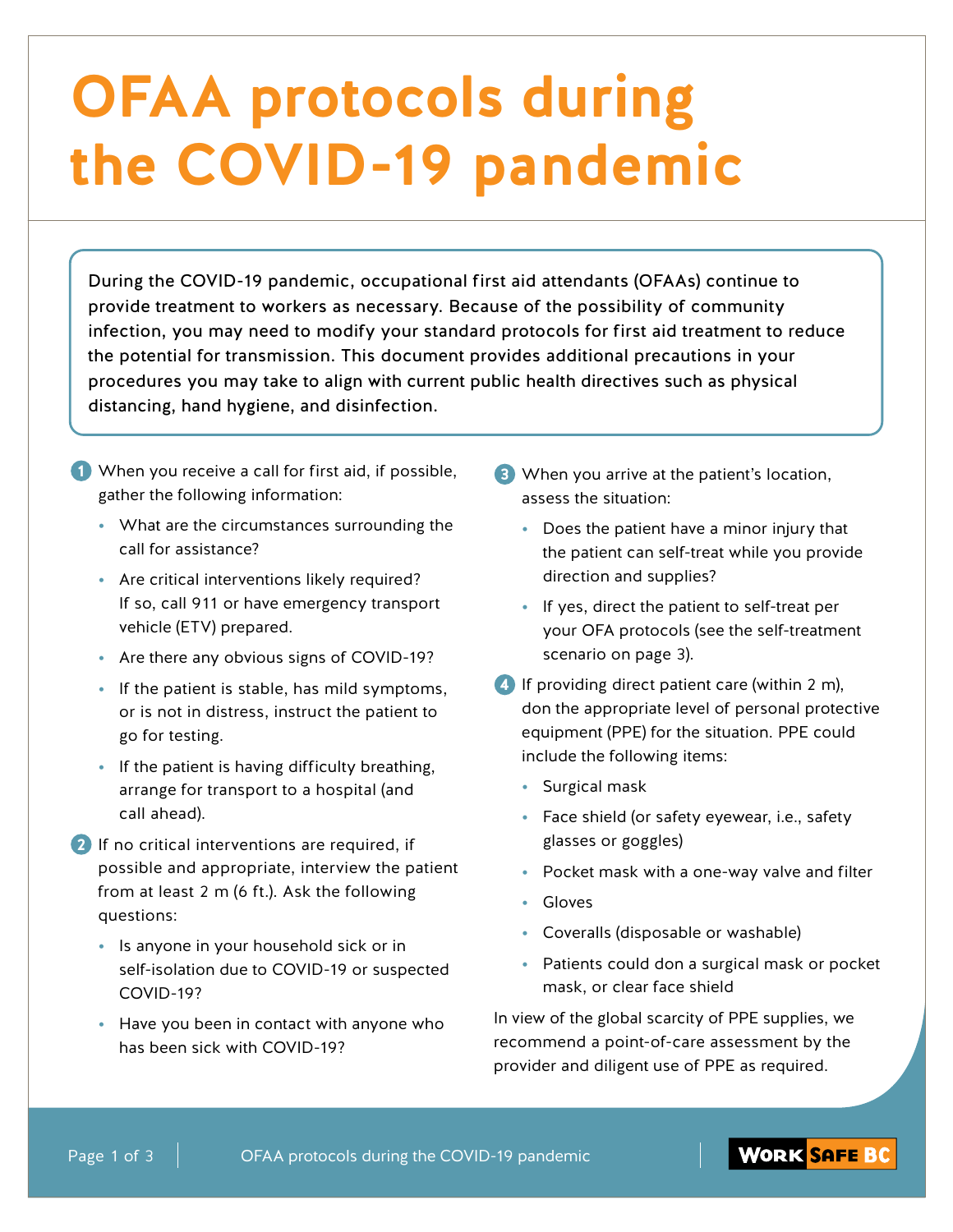**5** Remove and wash any PPE that is not disposable by following the BC Centre for Disease Control's directives for [cleaning and](http://www.bccdc.ca/Health-Professionals-Site/Documents/COVID19_EyeFacialProtectionDisinfection.pdf)  [disinfecting eye and facial protection](http://www.bccdc.ca/Health-Professionals-Site/Documents/COVID19_EyeFacialProtectionDisinfection.pdf):

- **•** Don a new pair of gloves.
- **•** Using a clean cloth, wipe with soap and water, cleaning from the inside to the outside.
- **•** Rinse with water and remove excess water.
- **•** Using one disinfectant wipe at a time, and first squeezing excess disinfectant into a sink to prevent splashing your face, thoroughly wipe the interior then the exterior of the facial protection.
- **•** Ensure all surfaces remain wet with disinfectant for at least one minute (or applicable disinfectant wipe contact time).
- **•** Equipment may be rinsed with tap water if visibility is compromised by residual disinfectant.
- **•** Allow to dry (air dry or use clean absorbent towel).
- **•** Remove gloves and perform hand hygiene.
- **•** Store in a designated clean area.
- **6** For further direction on safe donning and doffing procedures refer to the BC Centre for Disease Control's instructions for [donning](http://www.bccdc.ca/health-professionals/clinical-resources/covid-19-care/infection-control/personal-protective-equipment)  [and doffing PPE](http://www.bccdc.ca/health-professionals/clinical-resources/covid-19-care/infection-control/personal-protective-equipment).

If critical interventions are required and there is no way of determining background information, anyone providing close assistance (2 m or closer) should don appropriate PPE. Limit access to the patient to the number of people required to deal with the critical intervention. It is important to limit the exposure of others.

#### **CPR and AED protocols**

OFAAs should perform compression-only CPR during the COVID-19 pandemic. If there is more than one trained rescuer with the required PPE, change places for performing compressions approximately every minute, as performing continuous compressions at a rate of 100 per minute will be fatiguing with full PPE on.

## **C.P.R — OFA Level 1 and OFA Level 2**

Upon approaching the scene, the OFAA conducts a scene assessment and dons appropriate PPE. Once PPE is on, the OFAA approaches the patient and applies appropriate PPE, e.g., clear face shield, on the patient and ensures an open airway. If no air movement is felt the OFAA is to start continuous chest compression at a rate of 100 per minute.

#### **C.P.R — OFA Level 3**

Upon approaching the scene, the OFAA conducts a scene assessment and dons appropriate PPE. Once PPE is on, the OFAA approaches the patient and applies appropriate PPE, e.g., clear face shield, on the patient and ensures an open airway. If no air movement is felt, the OFAA is to check for a carotid pulse, and if no pulse is felt, the OFAA is to start continuous chest compression at a rate of 100 per minute.

#### **Assisted ventilation — OFA Level 3**

If assessment of a patient determines distressed breathing and assisted ventilation is required, the OFAA should use a Bag-Valve Mask rather than a pocket mask. Ensure any trained helper(s) don appropriate PPE (surgical mask and face shield) prior to assisting.

#### **AED — Level 1, 2, & 3**

While providing compression-only CPR, when and if an AED becomes available stop compressions and prepare the patient's chest, apply AED pads and allow AED to analyze. After no shock/shock advised, give 2 minutes of compression only CPR. Repeat cycles of analyze/shock or no shock and 2 minutes of compression only CPR until medical aid arrives.